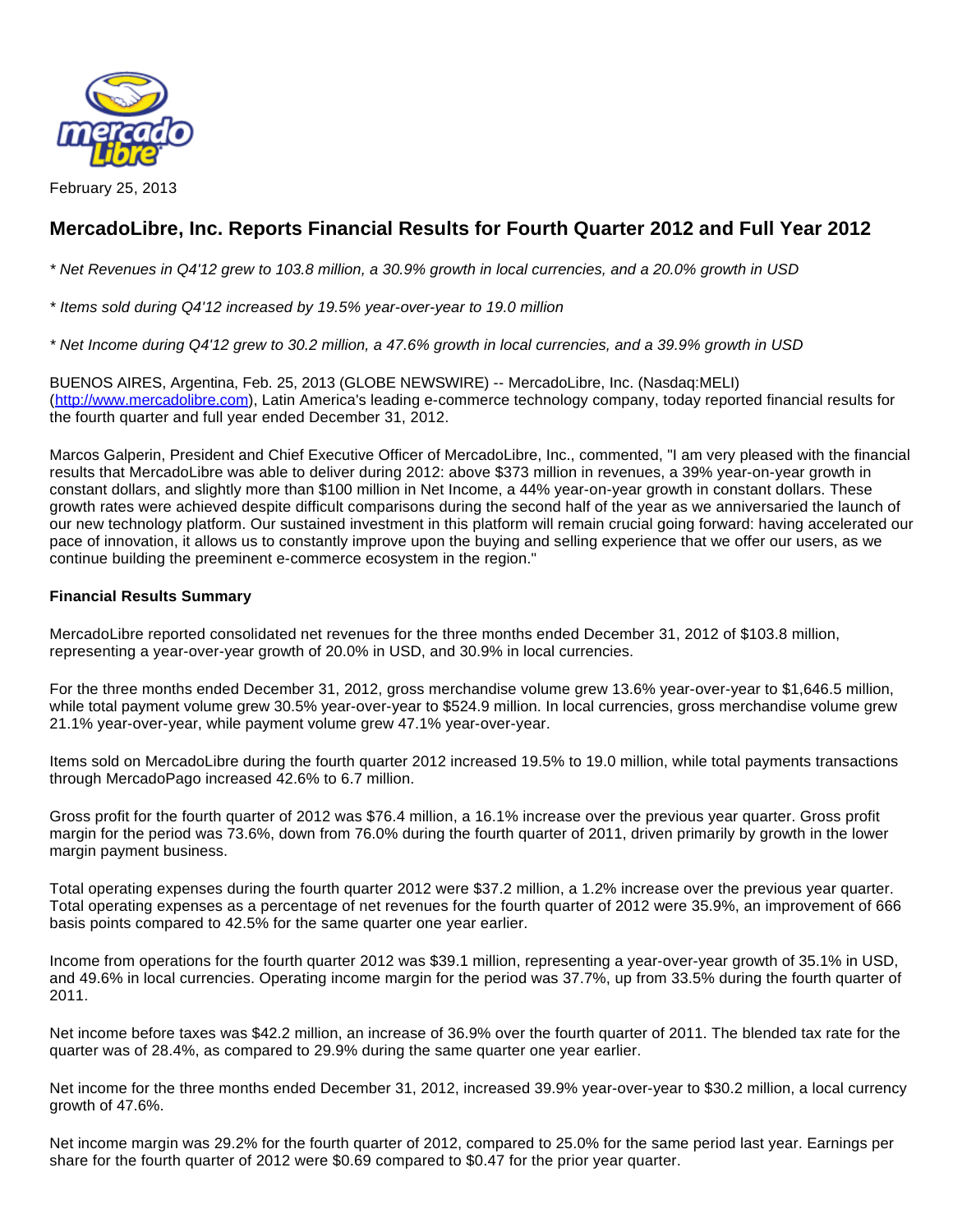Free cash flow, defined as cash from operating activities less payment for the acquisition of property, equipment and intangible assets, was \$51.1 million for the three months ended December 31, 2012, an increase of 103.2% over the fourth quarter of 2011.\*

For the full year, MercadoLibre generated \$5.7 billion in gross merchandise volume, consolidated net revenues of \$373.6 million, and net income of \$101.3 million, or \$2.30 per share. Gross merchandise volume was up 18.3% in 2012 when compared to the full year 2011, while net revenues increased 25.0% and net income increased 32.0%. In constant dollars, gross merchandise volume increased 29.2%, consolidated net revenues were up by 38.9%, and net income was up by 44.2%, all versus the previous year.

(\*) See note on "Non-GAAP Financial Measures"

**The following table summarizes certain key performance metrics for the three months ended December 31, 2012 and 2011.**

| Three month ended December 31, (in MM)                | 2012    |                           |            | 2011 %YoY %YoY Constant USD |
|-------------------------------------------------------|---------|---------------------------|------------|-----------------------------|
| Total confirmed registered users at the end of period | 81.5    |                           | 65.8 23.7% | --                          |
| New confirmed registered users during the period      | 4.3     |                           | 3.8 12.0%  | --                          |
| Gross merchandise volume                              |         | \$1,646.5 \$1,450.0 13.6% |            | 21.1%                       |
| Items sold                                            | 19.0    |                           | 15.9 19.5% | --                          |
| Total payments volume                                 | \$524.9 | \$402.3 30.5%             |            | 47.1%                       |
| <b>Total payments transactions</b>                    | 6.7     |                           | 4.7 42.6%  | --                          |

#### **Table of Year-on-Year Local Currency Revenue Growth Rates by Quarter**

|                                  | TOT Growth rates at previous years exchange rates |       |       |       |       |  |  |
|----------------------------------|---------------------------------------------------|-------|-------|-------|-------|--|--|
| <b>Consolidated Net Revenues</b> |                                                   |       |       |       |       |  |  |
|                                  | Q4'11                                             | Q1'12 | Q2'12 | Q3'12 | Q4'12 |  |  |
| <b>Brazil</b>                    | 39%                                               | 29%   | 36%   | 25%   | 19%   |  |  |
| Argentina                        | 70%                                               | 85%   | 81%   | 69%   | 62%   |  |  |
| <b>Mexico</b>                    | 31%                                               | 35%   | 30%   | 29%   | 19%   |  |  |
| Venezuela                        | 64%                                               | 66%   | 72%   | 57%   | 43%   |  |  |
| <b>Others</b>                    | 35%                                               | 34%   | 30%   | 20%   | 15%   |  |  |
| Total                            | 46%                                               | 44%   | 47%   | 37%   | 31%   |  |  |

## **Conference Call and Webcast**

The Company will host a conference call and audio webcast on February 25, 2013 at 4:30 p.m. Eastern Time. The conference call may be accessed by dialing +(970) 315-0420 or +(877) 303-7209 (Conference ID 12322459) and requesting inclusion in the call for MercadoLibre. The live conference call can be accessed via audio webcast at the investor relations section of the Company's website, at [http://investor.mercadolibre.com.](http://investor.mercadolibre.com/) An archive of the webcast will be available for one week following the conclusion of the conference call.

## **Definition of Selected Operational Metrics**

Total confirmed registered users — Measure of the cumulative number of users who have registered on the MercadoLibre platform (including MercadoPago) and confirmed their registration.

New confirmed registered users — Measure of the number of new users who have registered on the MercadoLibre platform (including MercadoPago) and confirmed their registration.

Gross merchandise volume — Measure of the total U.S. dollar sum of all transactions completed through the MercadoLibre Marketplace, excluding motor vehicles, vessels, aircraft, real estate, and services.

Items sold — Measure of the number of items sold/purchased through the MercadoLibre Marketplace.

#### **YoY Growth rates at previous years exchange rates**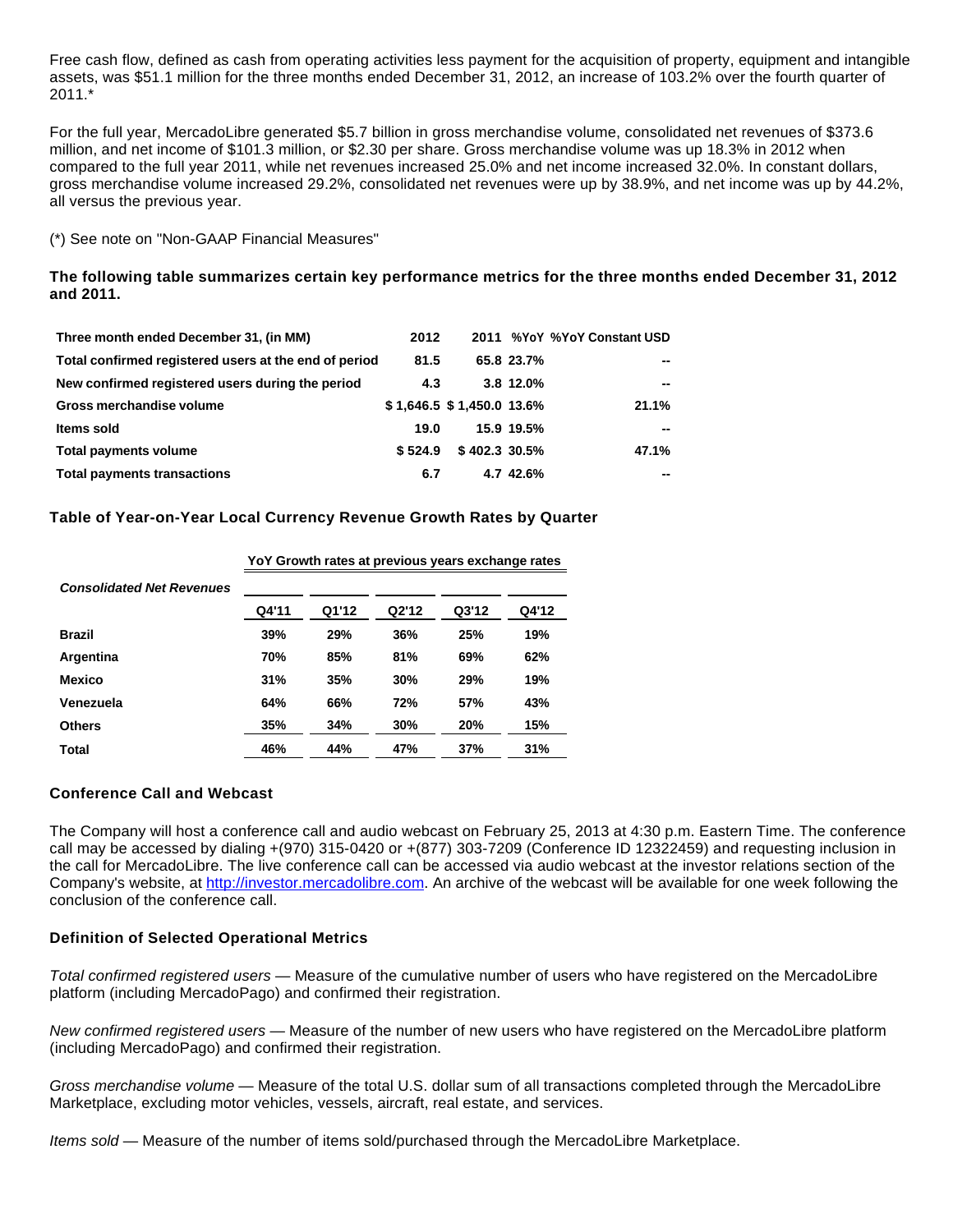Total payment volume — Measure of total U.S. dollar sum of all transactions paid for using MercadoPago.

Total payment transactions — Measure of the number of all payment completed transactions using MercadoPago.

Operating margin — Defined as income from operations as a percentage of net revenues.

Blended tax rate — Defined as income and asset tax expense as a percentage of income before income and asset tax.

Net income margin - Defined as net income as a percentage of net revenues.

Free Cash Flow — Defined as cash flows from operating activities less property, equipment and intangible asset.

Local Currency Growth Rates — Calculated by using the average monthly exchange rate for each month during the previous year and applying it to the corresponding month in the current year, so as to calculate what the growth would have been had exchange rates been the same throughout both periods.

#### **About MercadoLibre**

Founded in 1999, MercadoLibre is Latin America's leading e-commerce technology company. Through its primary platforms, MercadoLibre.com and MercadoPago.com, it provides solutions to individuals and companies buying, selling, advertising, and paying for goods and services online.

MercadoLibre.com serves millions of users and creates a market for a wide variety of goods and services in an easy, safe and efficient way. The site is among the top 50 in the world in terms of page views and is the leading retail platform in unique visitors in the major countries in which it operates according to metrics provided by comScore Networks. The Company is listed on NASDAQ (Nasdaq:MELI) following its initial public offering in 2007.

For more information about the company visit: [http://investor.mercadolibre.com](http://investor.mercadolibre.com/).

The MercadoLibre, Inc. logo is available at <http://www.globenewswire.com/newsroom/prs/?pkgid=4193>

#### **Consolidated balance sheets**

|                               |               | December 31, December 31,   |
|-------------------------------|---------------|-----------------------------|
|                               | 2012          | 2011                        |
| <b>Assets</b>                 |               |                             |
| Current assets:               |               |                             |
| Cash and cash equivalents     | \$101,489,002 | \$67,381,677                |
| Short-term investments        | 93,694,805    | 74,928,620                  |
| Accounts receivable, net      | 19,837,022    | 16,815,087                  |
| Credit cards receivables, net | 35,816,506    | 23,855,689                  |
| Prepaid expenses              | 2,080,079     | 1,269,594                   |
| Deferred tax assets           | 11,040,543    | 9,131,638                   |
| Other assets                  | 11,403,218    | 6,863,250                   |
| Total current assets          | 275,361,175   | 200,245,555                 |
| Non-current assets:           |               |                             |
| Long-term investments         | 85,955,584    | 43,933,316                  |
| Property and equipment, net   | 37,726,222    | 30,877,719                  |
| Goodwill                      | 60,366,063    | 62,093,948                  |
| Intangible assets, net        | 7,279,865     | 6,494,857                   |
| Deferred tax assets           | 5,862,247     | 6,491,646                   |
| Other assets                  | 6,118,120     | 5,794,395                   |
| Total non-current assets      | 203,308,101   | 155,685,881                 |
| Total assets                  |               | \$478,669,276 \$355,931,436 |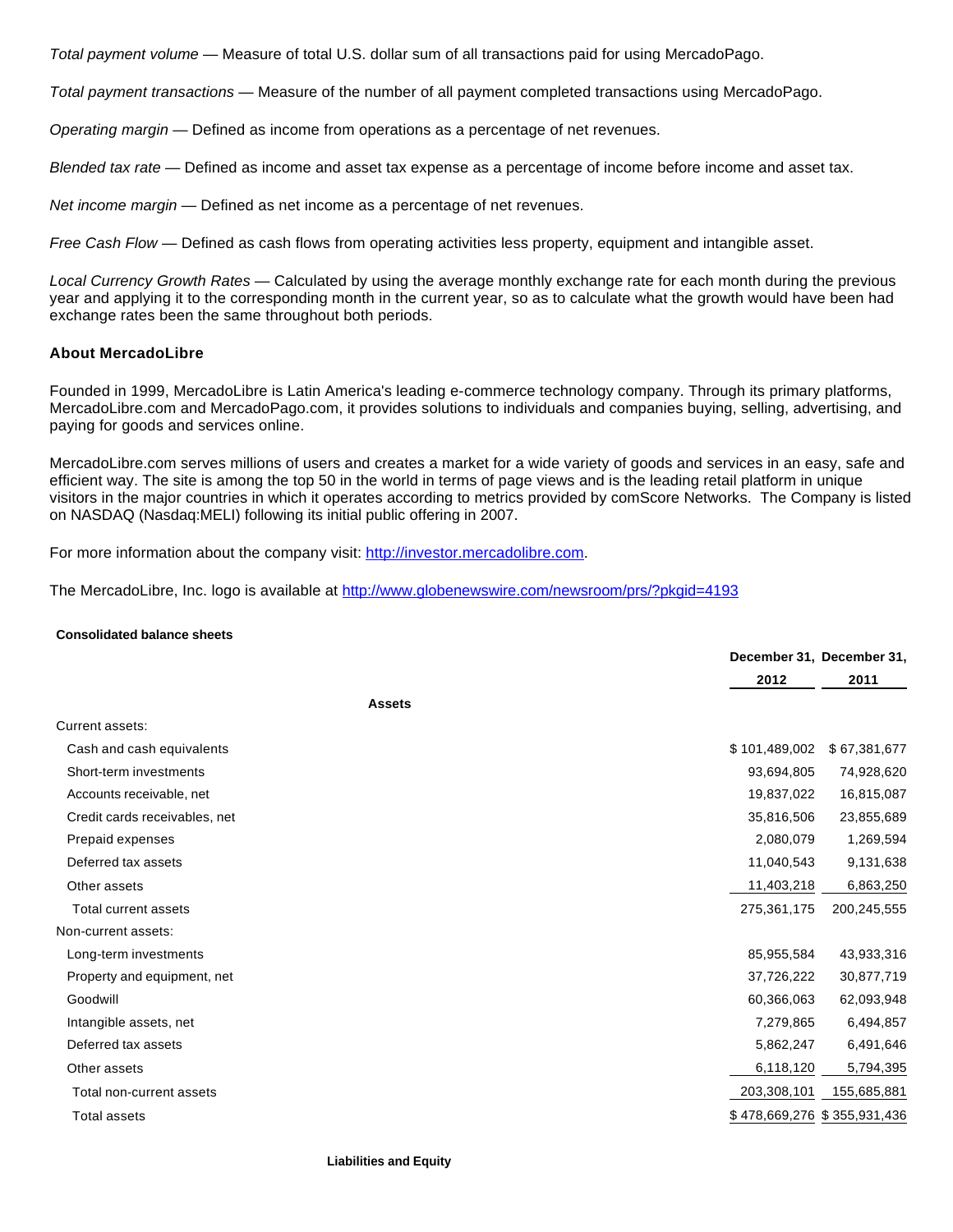| <b>Current liabilities:</b>                                                                                                                                                         |                             |              |
|-------------------------------------------------------------------------------------------------------------------------------------------------------------------------------------|-----------------------------|--------------|
| Accounts payable and accrued expenses                                                                                                                                               | \$23,976,613                | \$20,251,313 |
| Funds payable to customers                                                                                                                                                          | 101,472,662                 | 69,216,185   |
| Salaries and social security payable                                                                                                                                                | 19,974,463                  | 13,525,293   |
| Taxes payable                                                                                                                                                                       | 19,210,568                  | 11,633,178   |
| Loans payable and other financial liabilities                                                                                                                                       | 84,570                      | 146,194      |
| Dividends payable                                                                                                                                                                   | 4,812,396                   | 3,531,362    |
| <b>Total current liabilities</b>                                                                                                                                                    | 169,531,272                 | 118,303,525  |
| Non-current liabilities:                                                                                                                                                            |                             |              |
| Salaries and social security payable                                                                                                                                                | 3,452,445                   | 3,844,172    |
| Loans payable and other financial liabilities                                                                                                                                       | 59,493                      | 136,227      |
| Deferred tax liabilities                                                                                                                                                            | 8,975,290                   | 8,670,606    |
| <b>Other liabilities</b>                                                                                                                                                            | 2,837,150                   | 1,797,890    |
| Total non-current liabilities                                                                                                                                                       | 15,324,378                  | 14,448,895   |
| <b>Total liabilities</b>                                                                                                                                                            | \$184,855,650 \$132,752,420 |              |
| Commitments and contingencies (Note 15)                                                                                                                                             |                             |              |
| Redeemable noncontrolling interest                                                                                                                                                  | \$4,000,000                 | \$4,000,000  |
| Equity:                                                                                                                                                                             |                             |              |
| Common stock, \$0.001 par value, 110,000,000 shares authorized, 44,150,920 and 44,142,020 shares issued<br>and outstanding at December 31, 2012 and December 31, 2011, respectively | \$44,151                    | \$44,142     |
| Additional paid-in capital                                                                                                                                                          | 120,468,759                 | 120,452,032  |
| Retained earnings                                                                                                                                                                   | 218,083,844                 | 135,726,188  |
| Accumulated other comprehensive loss                                                                                                                                                | (48, 783, 128)              | (37,043,346) |
| <b>Total Equity</b>                                                                                                                                                                 | 289,813,626                 | 219,179,016  |
| Total Liabilities, Redeemable Noncontrolling Interest and Equity                                                                                                                    | \$478,669,276 \$355,931,436 |              |

#### **Consolidated statements of income**

|                                              | Year Ended December 31, |                                           |                |  |
|----------------------------------------------|-------------------------|-------------------------------------------|----------------|--|
|                                              | 2012                    | 2011                                      | 2010           |  |
|                                              |                         |                                           |                |  |
| Net revenues                                 |                         | \$373,601,494 \$298,931,625 \$216,715,713 |                |  |
| Cost of net revenues                         | (98,085,644)            | (72,055,835)                              | (46, 549, 845) |  |
| Gross profit                                 | 275,515,850             | 226,875,790                               | 170,165,868    |  |
| Operating expenses:                          |                         |                                           |                |  |
| Product and technology development           | (28, 626, 880)          | (23, 349, 787)                            | (15, 855, 992) |  |
| Sales and marketing                          | (72,002,954)            | (64,968,755)                              | (48, 883, 167) |  |
| General and administrative                   | (45, 228, 145)          | (38, 785, 083)                            | (30, 828, 146) |  |
| Total operating expenses                     | (145, 857, 979)         | (127, 103, 625)                           | (95, 567, 305) |  |
| Income from operations                       | 129,657,871             | 99,772,165                                | 74,598,563     |  |
| Other income (expenses):                     |                         |                                           |                |  |
| Interest income and other financial gains    | 11,877,375              | 9,905,829                                 | 4,931,215      |  |
| Interest expense and other financial losses  | (1, 138, 379)           | (3,648,733)                               | (7,601,671)    |  |
| Foreign currency gain/(loss)                 | 11,597                  | 2,353,005                                 | (62, 447)      |  |
| Other (loss) / income, net                   | (190, 938)              | 73,894                                    |                |  |
| Net income before income / asset tax expense | 140,217,526             | 108,456,160                               | 71,865,660     |  |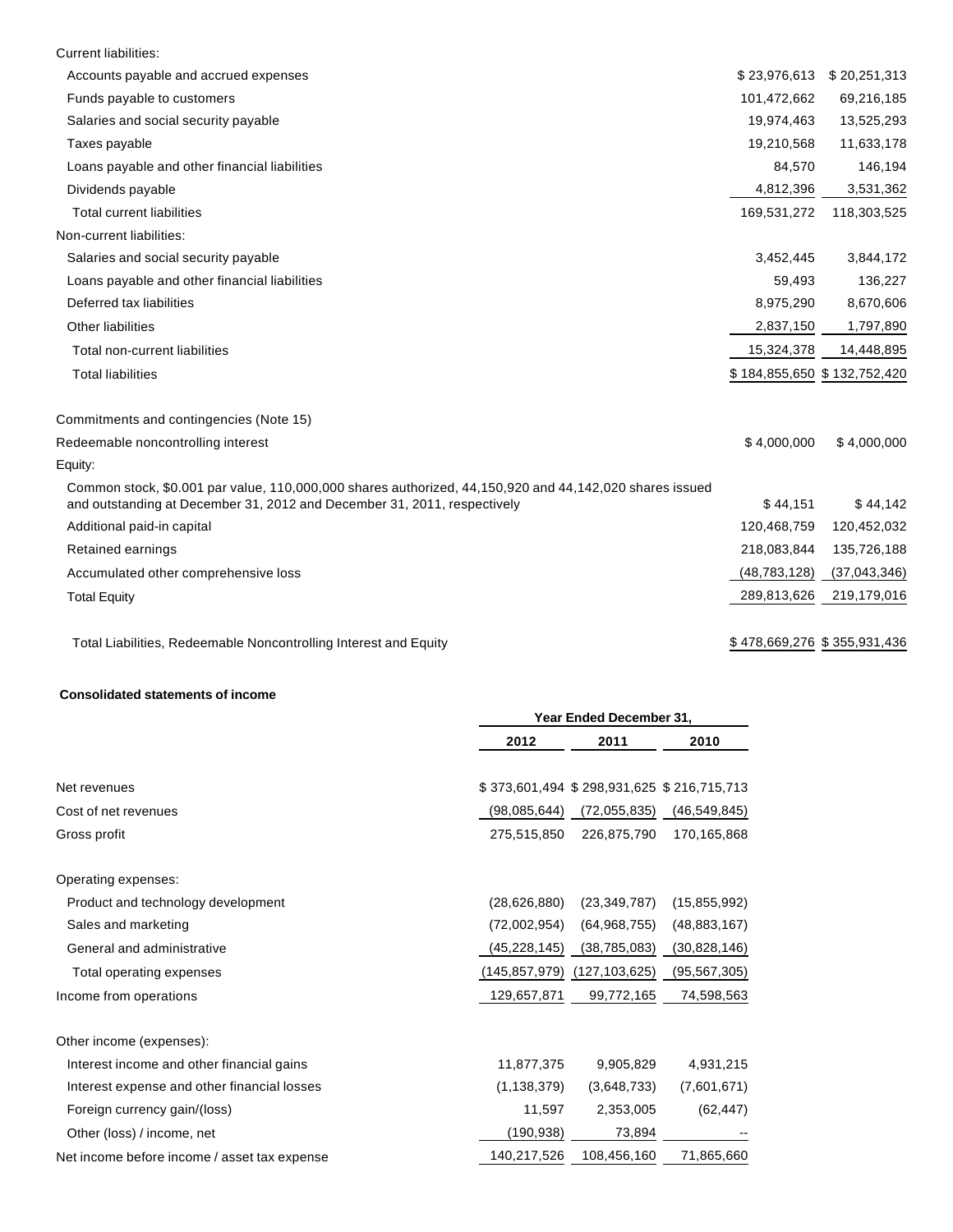| Income / asset tax expense                                          | $(38,871,379)$ $(31,659,821)$   |                         | (15,840,641) |  |
|---------------------------------------------------------------------|---------------------------------|-------------------------|--------------|--|
| Net income                                                          | \$101,346,147 \$76,796,339      |                         | \$56,025,019 |  |
|                                                                     |                                 |                         |              |  |
| Less: Net Income attributable to Reedemable Noncontrolling Interest | 98,849                          | 16,286                  |              |  |
| Net income attributable to MercadoLibre, Inc. shareholders          | \$101,247,298                   | \$76,780,053            | \$56,025,019 |  |
|                                                                     |                                 |                         |              |  |
|                                                                     |                                 | Year Ended December 31, |              |  |
|                                                                     | 2012                            | 2011                    | 2010         |  |
| <b>Basic EPS</b>                                                    |                                 |                         |              |  |
| Basic net income attributable to MercadoLibre, Inc.                 |                                 |                         |              |  |
| Shareholders per common share                                       | \$2.30                          | \$1.73                  | \$ 1.27      |  |
|                                                                     |                                 |                         |              |  |
| Weighted average shares                                             | 44,147,861                      | 44,138,397              | 44,124,018   |  |
|                                                                     |                                 |                         |              |  |
| <b>Diluted EPS</b>                                                  |                                 |                         |              |  |
| Diluted net income attributable to MercadoLibre, Inc.               |                                 |                         |              |  |
| Shareholders per common share                                       | \$2.30                          | \$1.73                  | \$1.27       |  |
| Weighted average shares                                             | 44,149,838                      | 44,151,437              | 44,146,858   |  |
| <b>Consolidated statements of income</b>                            |                                 |                         |              |  |
|                                                                     | Three Months Ended December 31, |                         |              |  |
|                                                                     | 2012                            | 2011                    |              |  |
|                                                                     | (Unaudited)                     |                         |              |  |
| Net revenues                                                        | \$103,754,645                   | \$86,465,653            |              |  |
| Cost of net revenues                                                | (27, 402, 861)                  | (20, 724, 540)          |              |  |
| Gross profit                                                        | 76,351,784                      | 65,741,113              |              |  |
| Operating expenses:                                                 |                                 |                         |              |  |
| Product and technology development                                  | (6,686,830)                     | (6,748,985)             |              |  |
| Sales and marketing                                                 | (19, 182, 428)                  | (19, 401, 416)          |              |  |

General and administrative (11,354,005) (10,624,821) Total operating expenses (37,223,263) (36,775,222) Income from operations 39,128,521 28,965,891

Interest income and other financial gains <br>
2,880,600 2,868,565 Interest expense and other financial losses (273,902) (1,086,099) Foreign currency gain/(loss) 489,094 272,183 Other (loss) / income, net 31 (179,256) Net income before income / asset tax expense  $\frac{42,224,344}{30,841,284}$ 

Income / asset tax expense (11,977,955) (9,219,854) Net income \$ 30,246,388 \$ 21,621,430

Other income (expenses):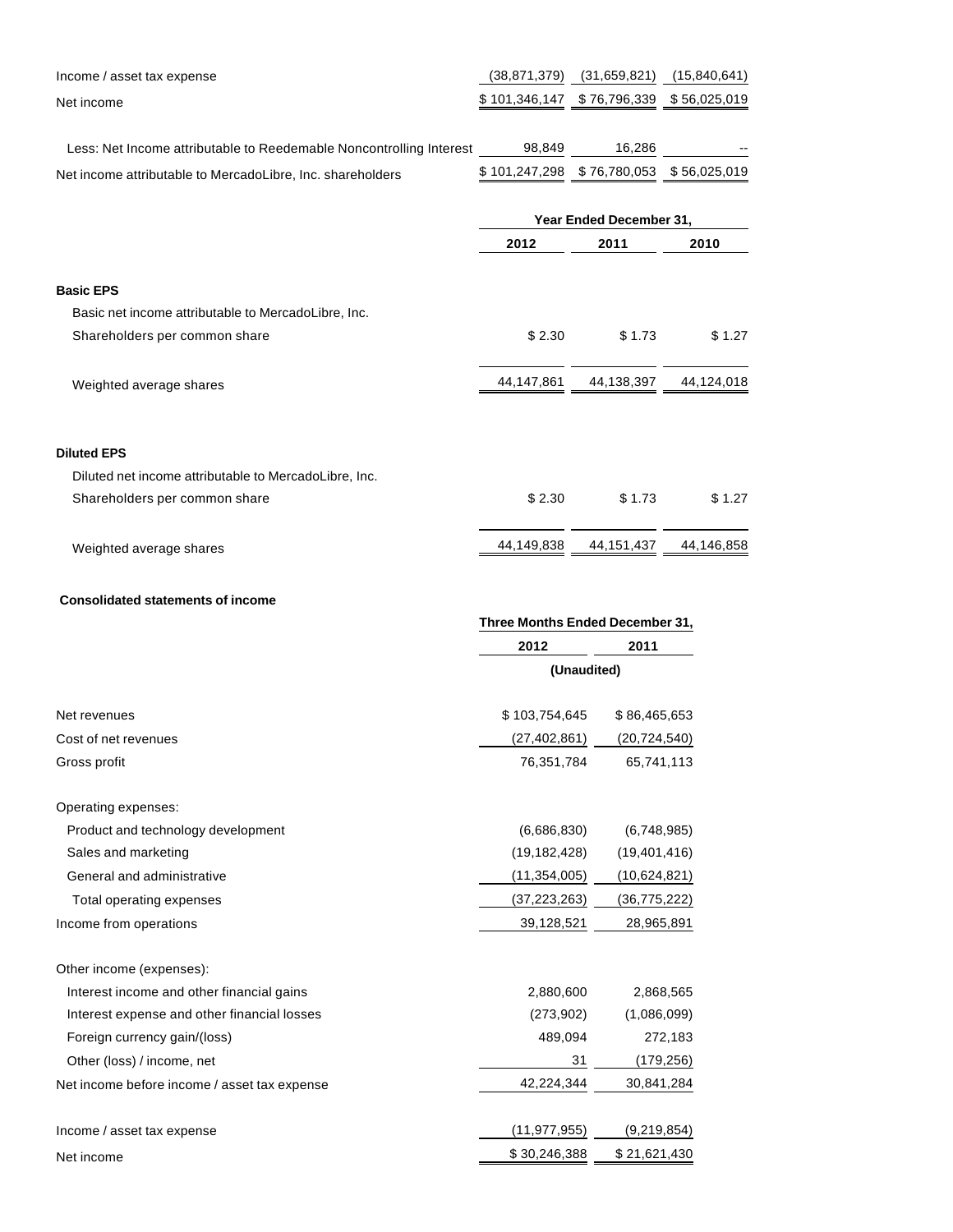| Less: Net Income attributable to Reedemable Noncontrolling Interest | 55.985       | 15.764       |
|---------------------------------------------------------------------|--------------|--------------|
| Net income attributable to MercadoLibre, Inc. shareholders          | \$30.190.403 | \$21.605.666 |

|                                                                                                                                                 | Three Months Ended December 31, |        |                         |                                         |
|-------------------------------------------------------------------------------------------------------------------------------------------------|---------------------------------|--------|-------------------------|-----------------------------------------|
|                                                                                                                                                 | 2012                            |        | 2011                    |                                         |
|                                                                                                                                                 | (Unaudited)                     |        |                         |                                         |
| <b>Basic EPS</b>                                                                                                                                |                                 |        |                         |                                         |
| Basic net income attributable to MercadoLibre, Inc.                                                                                             |                                 |        |                         |                                         |
| Shareholders per common share                                                                                                                   | \$0.69                          |        | \$0.47                  |                                         |
| Weighted average shares                                                                                                                         | 44,150,920                      |        | 44,142,020              |                                         |
| <b>Diluted EPS</b>                                                                                                                              |                                 |        |                         |                                         |
| Diluted net income attributable to MercadoLibre, Inc.                                                                                           |                                 |        |                         |                                         |
| Shareholders per common share                                                                                                                   | \$0.69                          |        | \$0.47                  |                                         |
| Weighted average shares                                                                                                                         | 44, 152, 895                    |        | 44,152,658              |                                         |
| <b>Consolidated statements of cash flows</b>                                                                                                    |                                 |        |                         |                                         |
|                                                                                                                                                 |                                 |        | Year Ended December 31, |                                         |
|                                                                                                                                                 | 2012                            |        | 2011                    | 2010                                    |
| Cash flows from operations:                                                                                                                     |                                 |        |                         |                                         |
| Net income attributable to MercadoLibre, Inc. Shareholders<br>Adjustments to reconcile net income to net cash provided by operating activities: |                                 |        |                         | \$101,247,298 \$76,780,053 \$56,025,019 |
| Net Income attributeble to Deedemable Nepeentrelling Interest                                                                                   |                                 | 0.0000 | 10,000                  |                                         |

| Net Income attributable to Reedemable Noncontrolling Interest | 98,849         | 16,286         |                                                 |
|---------------------------------------------------------------|----------------|----------------|-------------------------------------------------|
| Depreciation and amortization                                 | 8,959,293      | 7,268,075      | 4,921,650                                       |
| Accrued interest                                              | (2,538,735)    | (3, 177, 578)  | (504, 874)                                      |
| Stock-based compensation expense - stock options              |                |                | 244                                             |
| Stock-based compensation expense - restricted shares          |                |                | 37,696                                          |
| LTRP accrued compensation                                     | 4,442,822      | 4,079,265      | 3,479,066                                       |
| Deferred income taxes                                         | (492, 362)     | 1,022,797      | (7,053,030)                                     |
| Changes in assets and liabilities:                            |                |                |                                                 |
| Accounts receivable                                           | (8,651,951)    | (9,274,653)    | (7,063,942)                                     |
| <b>Credit Card Receivables</b>                                | (15, 570, 142) | (19, 494, 707) | (2,324,575)                                     |
| Prepaid expenses                                              | (898, 959)     | (436, 310)     | (333, 755)                                      |
| Other assets                                                  | (5,809,218)    | (6,532,978)    | (3,643,650)                                     |
| Accounts payable and accrued expenses                         | 18,061,683     | 10,808,788     | 8,987,590                                       |
| Funds payable to customers                                    | 39,889,201     | 27,875,755     | 15,458,416                                      |
| Other liabilities                                             | 1,153,610      | 490,838        | (89, 402)                                       |
| Net cash provided by operating activities                     | 139,891,389    | 89,425,631     | 67,896,453                                      |
| Cash flows from investing activities:                         |                |                |                                                 |
| Purchase of investments                                       |                |                | (539, 355, 434) (379, 044, 395) (121, 266, 157) |
| Proceeds from sale and maturity of investments                | 472,871,653    | 336,835,026    | 76,062,629                                      |
| Payment for acquired businesses, net of cash acquired         |                | (5,468,180)    |                                                 |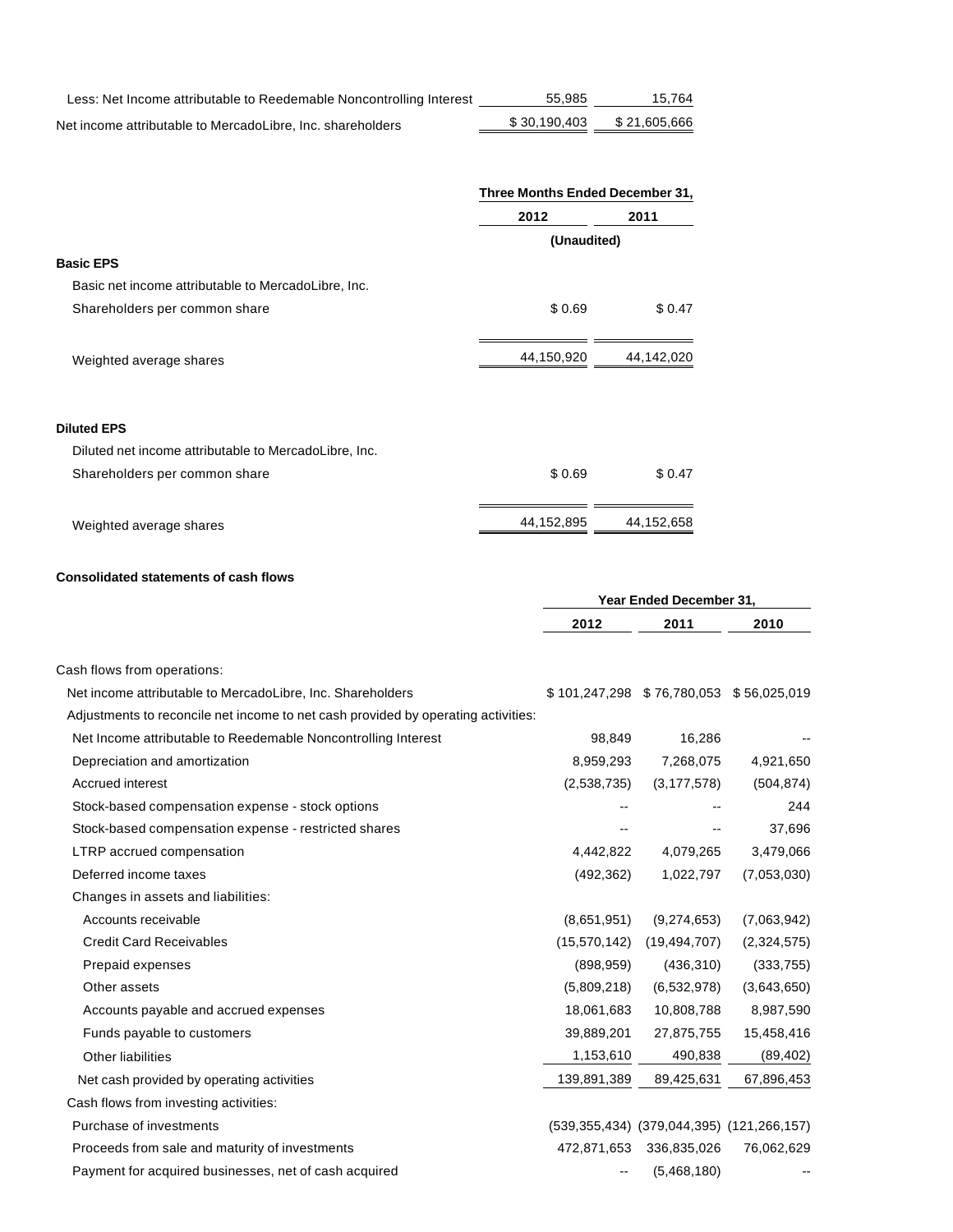| Purchases of intangible assets                               | (1,390,654)    | (280, 706)     | (416, 450)     |
|--------------------------------------------------------------|----------------|----------------|----------------|
| Purchases of property and equipment                          | (16,747,746)   | (18,924,161)   | (13, 214, 043) |
| Net cash used in investing activities                        | (84, 622, 182) | (66, 882, 416) | (58, 834, 021) |
| Cash flows from financing activities:                        |                |                |                |
| Decrease in short term debt                                  |                |                | (3,000,000)    |
| Dividends paid                                               | (17,968,004)   | (10.593.206)   |                |
| Stock options exercised                                      | 5,700          | 11,175         | 18,199         |
| Net cash used in financing activities                        | (17, 962, 304) | (10,582,031)   | (2,981,801)    |
| Effect of exchange rate changes on cash and cash equivalents | (3, 199, 578)  | (1,409,973)    | 946,433        |
| Net increase in cash and cash equivalents                    | 34,107,325     | 10,551,211     | 7,027,064      |
| Cash and cash equivalents, beginning of the year             | 67,381,677     | 56,830,466     | 49,803,402     |
| Cash and cash equivalents, end of the year                   | \$101,489,002  | \$67,381,677   | \$56,830,466   |

|                                                       | Year Ended December 31, |             |             |  |
|-------------------------------------------------------|-------------------------|-------------|-------------|--|
|                                                       | 2012                    | 2011        | 2010        |  |
| Supplemental cash flow information:                   |                         |             |             |  |
| Cash paid for interest                                | \$68,916                | \$58,559    | \$5,781,058 |  |
| Cash paid for income and asset taxes                  | \$38,837,721            | 31,050,206  | 22,253,947  |  |
| <b>Acquisition of AutoPlaza.com</b>                   |                         |             |             |  |
| Cash and cash equivalents                             | $$ -$                   | \$3,876     | $$ -$       |  |
| Tax credits                                           | --                      | 49,951      |             |  |
| Non current assets                                    | $- -$                   | 99,522      |             |  |
| Total assets acquired                                 | --                      | 153,349     |             |  |
| <b>Total liabilities assumed</b>                      | $-$                     |             |             |  |
| Net assets acquired                                   | --                      | 153,349     |             |  |
| Goodwill and Identifiable Intangible Assets           | $- -$                   | 8,966,744   |             |  |
| Non-controlling interest                              |                         | (3,648,037) |             |  |
| Total purchase price                                  | --                      | 5,472,056   |             |  |
| Cash and cash equivalents acquired                    |                         | 3,876       |             |  |
| Payment for acquired businesses, net of cash acquired | $$-$                    | \$5,468,180 | $$ -$       |  |
|                                                       |                         |             |             |  |

## **Financial results of reporting segments**

|                                                | Year Ended December 31, 2012                         |            |               |                                                              |                           |                            |  |
|------------------------------------------------|------------------------------------------------------|------------|---------------|--------------------------------------------------------------|---------------------------|----------------------------|--|
|                                                | <b>Brazil</b>                                        | Argentina  | <b>Mexico</b> | Venezuela                                                    | Other<br><b>Countries</b> | <b>Total</b>               |  |
| Net revenues                                   | \$179,639,592 \$88,513,640 \$26,987,130 \$54,676,170 |            |               |                                                              |                           | \$23,784,962 \$373,601,494 |  |
| Direct costs                                   |                                                      |            |               | $(104,501,652)$ $(41,841,587)$ $(14,912,375)$ $(17,768,989)$ | (11, 458, 627)            | (190, 483, 230)            |  |
| Direct contribution                            | 75.137.940                                           | 46.672.053 | 12.074.755    | 36.907.181                                                   | 12.326.335                | 183,118,264                |  |
| One retire a curence cad indirect coate of net |                                                      |            |               |                                                              |                           |                            |  |

Operating expenses and indirect costs of net revenues (53,460,393)

Income from operations 129,657,871

Other income (expenses):

Interest income and other financial gains 11,877,375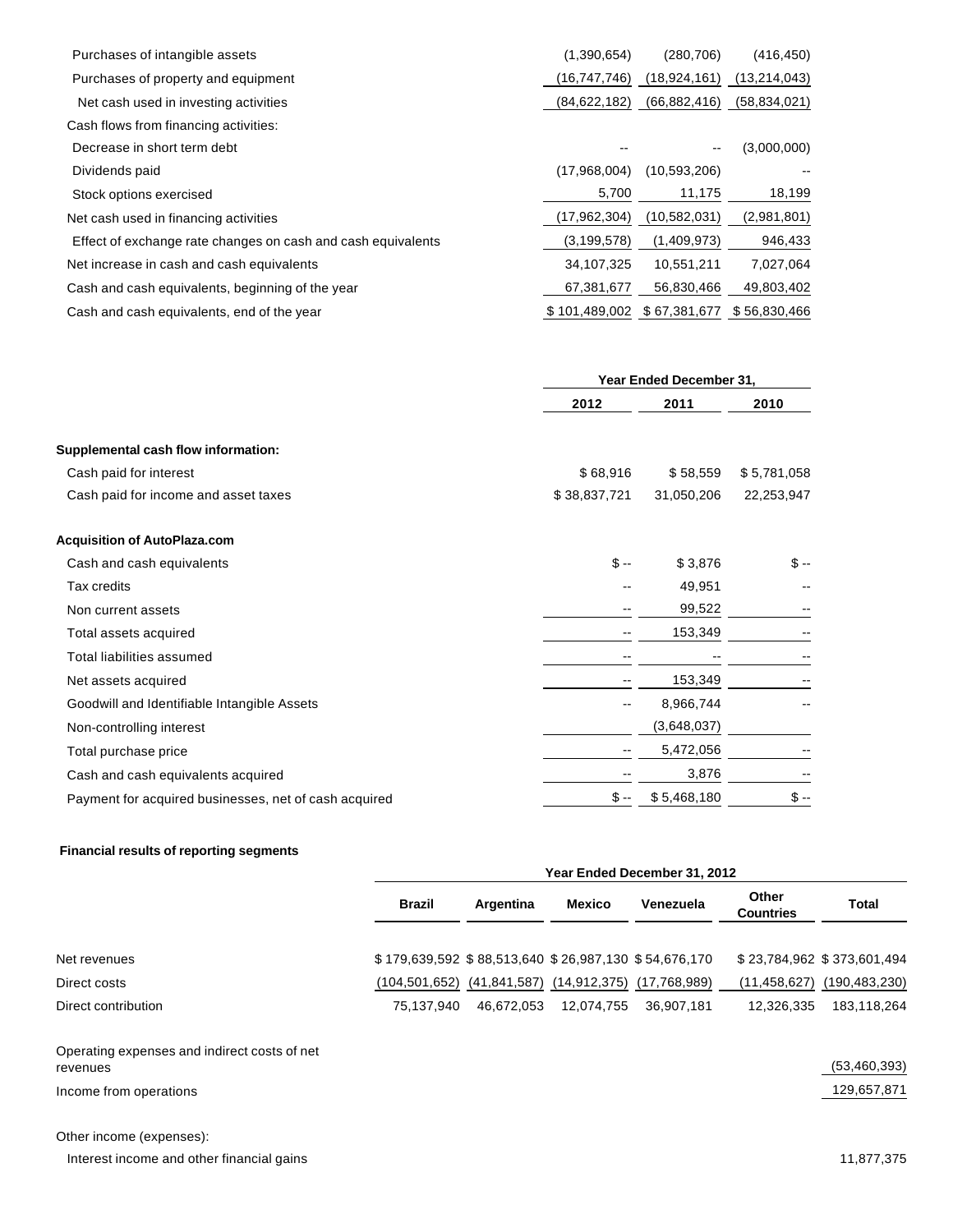Interest expense and other financial results (1,138,379)

Foreign currency gain and the state of the state of the state of the state of the state of the state of the state of the state of the state of the state of the state of the state of the state of the state of the state of t

Other losses, net (190,938)

Net income before income / asset tax expense  $\frac{$140,217,526}{1}$ 

|                                                          | Year Ended December 31, 2011                         |            |                                              |            |                           |                            |
|----------------------------------------------------------|------------------------------------------------------|------------|----------------------------------------------|------------|---------------------------|----------------------------|
|                                                          | Brazil                                               | Argentina  | Mexico                                       | Venezuela  | Other<br><b>Countries</b> | <b>Total</b>               |
| Net revenues                                             | \$165,905,789 \$56,714,941 \$22,275,213 \$34,828,878 |            |                                              |            |                           | \$19,206,804 \$298,931,625 |
| Direct costs                                             | (96, 910, 310)                                       |            | $(23,463,871)$ $(12,472,204)$ $(13,287,279)$ |            | (10,062,446)              | (156, 196, 110)            |
| Direct contribution                                      | 68,995,479                                           | 33,251,070 | 9,803,009                                    | 21,541,599 | 9,144,358                 | 142,735,515                |
| Operating expenses and indirect costs of net<br>revenues |                                                      |            |                                              |            |                           | (42, 963, 350)             |
| Income from operations                                   |                                                      |            |                                              |            |                           | 99,772,165                 |
| Other income (expenses):                                 |                                                      |            |                                              |            |                           |                            |
| Interest income and other financial gains                |                                                      |            |                                              |            |                           | 9,905,829                  |
| Interest expense and other financial results             |                                                      |            |                                              |            |                           | (3,648,733)                |
| Foreign currency gain                                    |                                                      |            |                                              |            |                           | 2,353,005                  |
| Other income, net                                        |                                                      |            |                                              |            |                           | 73,894                     |
| Net income before income / asset tax expense             |                                                      |            |                                              |            |                           | 108,456,160                |

|                                                          | Year Ended December 31, 2010                         |            |                               |             |                           |                            |
|----------------------------------------------------------|------------------------------------------------------|------------|-------------------------------|-------------|---------------------------|----------------------------|
|                                                          | <b>Brazil</b>                                        | Argentina  | <b>Mexico</b>                 | Venezuela   | Other<br><b>Countries</b> | <b>Total</b>               |
| Net revenues                                             | \$122,825,076 \$39,892,763 \$18,950,450 \$20,885,541 |            |                               |             |                           | \$14,161,883 \$216,715,713 |
| Direct costs                                             | (73, 393, 467)                                       |            | $(19,649,506)$ $(11,723,168)$ | (9,875,510) | (7,785,914)               | (122, 427, 565)            |
| Direct contribution                                      | 49,431,609                                           | 20,243,257 | 7,227,282                     | 11,010,031  | 6,375,969                 | 94,288,148                 |
| Operating expenses and indirect costs of net<br>revenues |                                                      |            |                               |             |                           | (19,689,585)               |
| Income from operations                                   |                                                      |            |                               |             |                           | 74,598,563                 |
| Other income (expenses):                                 |                                                      |            |                               |             |                           |                            |
| Interest income and other financial gains                |                                                      |            |                               |             |                           | 4,931,215                  |
| Interest expense and other financial results             |                                                      |            |                               |             |                           | (7,601,671)                |
| Foreign currency loss                                    |                                                      |            |                               |             |                           | (62, 447)                  |
| Other expenses, net                                      |                                                      |            |                               |             |                           |                            |
| Net income before income / asset tax expense             |                                                      |            |                               |             |                           | \$71,865,660               |
|                                                          |                                                      |            |                               |             |                           |                            |

## **Financial results of reporting segments**

| Three Months Ended December 31, 2012 |           |        |           |                           |       |  |
|--------------------------------------|-----------|--------|-----------|---------------------------|-------|--|
| <b>Brazil</b>                        | Argentina | Mexico | Venezuela | Other<br><b>Countries</b> | Total |  |
| (Unaudited)                          |           |        |           |                           |       |  |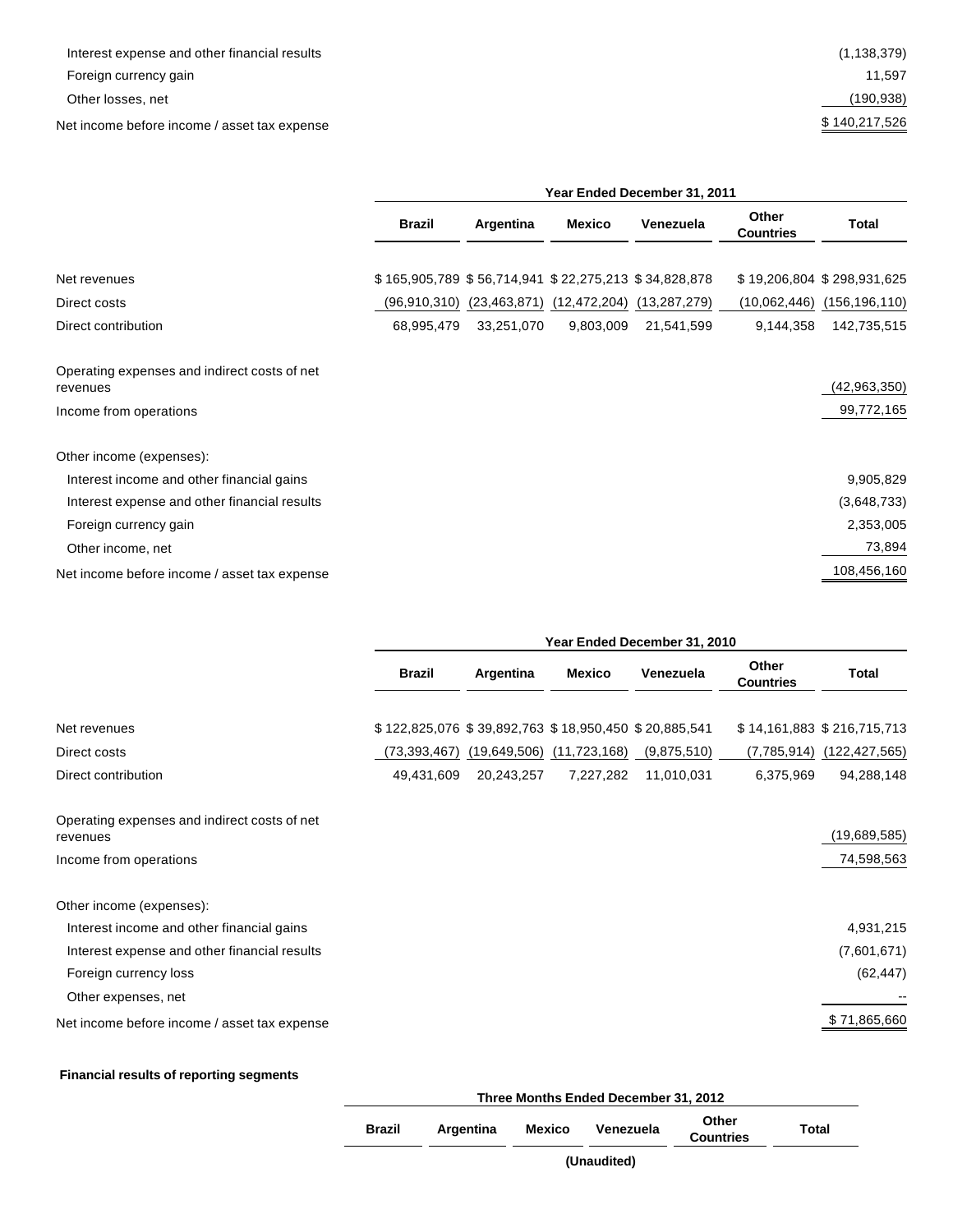| Net revenues                                             | \$47,067,048 \$25,713,148 \$7,620,346 \$16,803,819 |                                             |           |               |             | \$6,550,285 \$103,754,646 |
|----------------------------------------------------------|----------------------------------------------------|---------------------------------------------|-----------|---------------|-------------|---------------------------|
| Direct costs                                             |                                                    | $(26,395,391)$ $(12,884,121)$ $(3,745,018)$ |           | (5, 134, 006) | (2,890,020) | (51,048,556)              |
| Direct contribution                                      | 20,671,657                                         | 12,829,027                                  | 3,875,328 | 11,669,813    | 3,660,265   | 52,706,090                |
| Operating expenses and indirect costs of net<br>revenues |                                                    |                                             |           |               |             | (13, 577, 569)            |
| Income from operations                                   |                                                    |                                             |           |               |             | 39,128,521                |
| Other income (expenses):                                 |                                                    |                                             |           |               |             |                           |
| Interest income and other financial gains                |                                                    |                                             |           |               |             | 2,880,600                 |
| Interest expense and other financial results             |                                                    |                                             |           |               |             | (273,902)                 |
| Foreign currency loss                                    |                                                    |                                             |           |               |             | 489,094                   |
| Other gains, net                                         |                                                    |                                             |           |               |             | 31                        |
| Net income before income / asset tax expense             |                                                    |                                             |           |               |             | \$42,224,344              |

|                                                          | Three Months Ended December 31, 2011 |            |                             |                                                    |                           |                |
|----------------------------------------------------------|--------------------------------------|------------|-----------------------------|----------------------------------------------------|---------------------------|----------------|
|                                                          | <b>Brazil</b>                        | Argentina  | <b>Mexico</b>               | Venezuela                                          | Other<br><b>Countries</b> | <b>Total</b>   |
|                                                          |                                      |            |                             | (Unaudited)                                        |                           |                |
| Net revenues                                             |                                      |            |                             | \$45,246,546 \$17,914,864 \$6,062,213 \$11,777,702 | \$5,464,328               | \$86,465,653   |
| Direct costs                                             | (27, 197, 798)                       |            | $(7,618,197)$ $(3,590,393)$ | (4, 190, 282)                                      | (2,816,636)               | (45, 413, 306) |
| Direct contribution                                      | 18,048,748                           | 10,296,667 | 2,471,820                   | 7,587,420                                          | 2,647,692                 | 41,052,347     |
| Operating expenses and indirect costs of net<br>revenues |                                      |            |                             |                                                    |                           | (12,086,455)   |
| Income from operations                                   |                                      |            |                             |                                                    |                           | 28,965,891     |
| Other income (expenses):                                 |                                      |            |                             |                                                    |                           |                |
| Interest income and other financial gains                |                                      |            |                             |                                                    |                           | 2,868,565      |
| Interest expense and other financial results             |                                      |            |                             |                                                    |                           | (1,086,099)    |
| Foreign currency gain                                    |                                      |            |                             |                                                    |                           | 272,183        |
| Other losses, net                                        |                                      |            |                             |                                                    |                           | (179,256)      |
| Net income before income / asset tax expense             |                                      |            |                             |                                                    |                           | \$30,841,284   |

## **Non-GAAP Financial Measures**

To supplement the Company's condensed consolidated financial statements presented in accordance with generally accepted accounting principles (GAAP), MercadoLibre uses free cash flows, a non-GAAP measure.

This non-GAAP measure should not be considered in isolation or as a substitute for measures of performance prepared in accordance with GAAP and may be different from non-GAAP measures used by other companies. In addition, this non-GAAP measure is not based on any comprehensive set of accounting rules or principles. Non-GAAP measures have limitations in that they do not reflect all of the amounts associated with MercadoLibre's results of operations as determined in accordance with GAAP. This non-GAAP financial measure should only be used to evaluate MercadoLibre's results of operations in conjunction with the most comparable GAAP financial measures.

Reconciliation of this non-GAAP financial measure to the most comparable GAAP financial measure can be found in the table included in this press release.

Non-GAAP financial measures are provided to enhance investors' overall understanding of the Company's current financial performance. Specifically, the Company believes that free cash flow provides useful information to both management and investors by excluding payments for the acquisition of property, equipment, of intangible assets and of businesses net of cash acquired, that may not be indicative of the Company's core operating results. In addition, we report free cash flows to investors